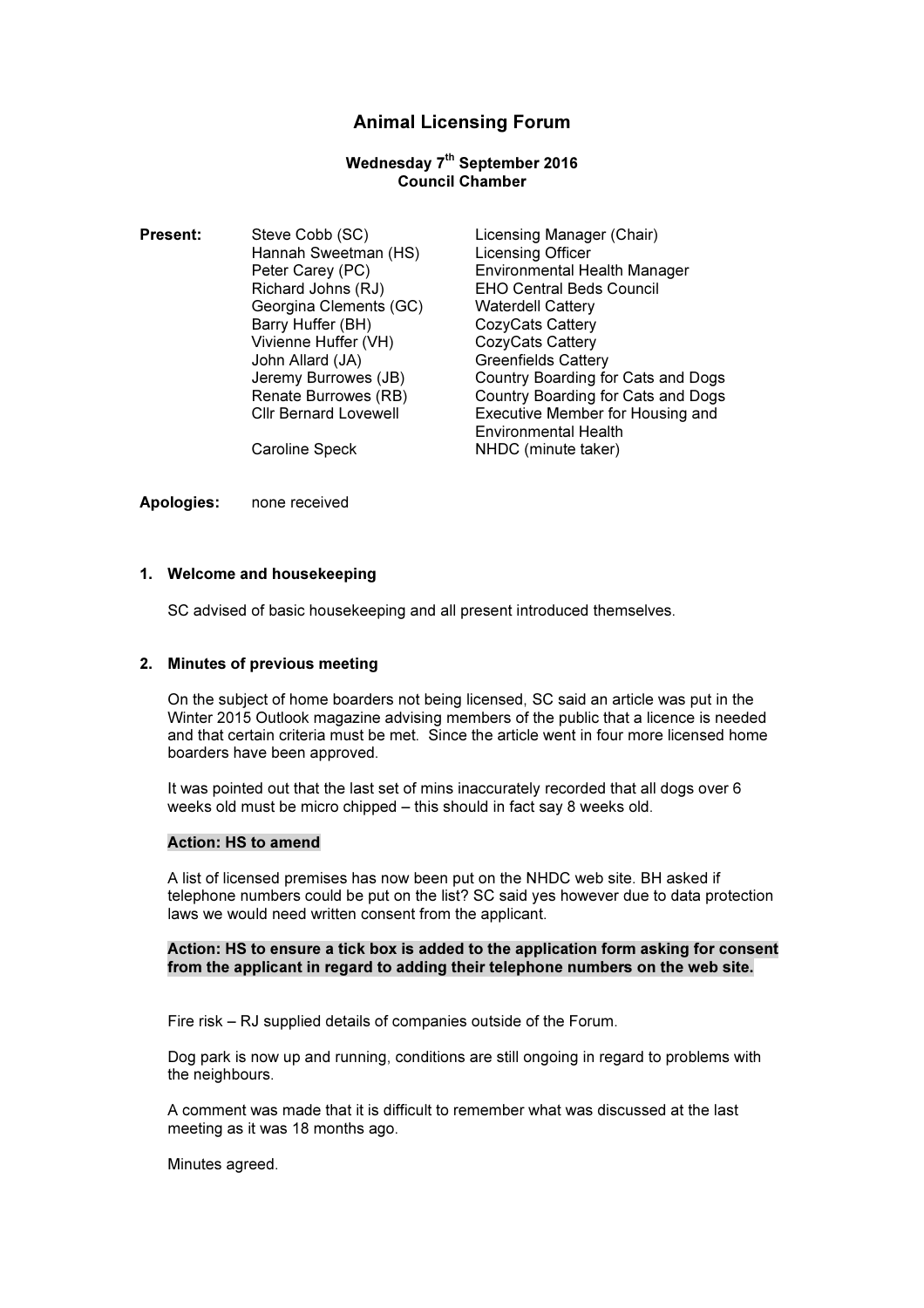# 3. CIEH Regulation – changes to CIEH cattery and kennel model licence conditions

SC advised all that Heather Morris who was the lead officer for the Forum has now left the Authority. We now have a new Officer Hannah Sweetman and she will now be the new lead officer.

Currently looking at the new sets of CIEH conditions and HS is going to check through the conditions and compare it to our current policy and at other LA's as a project. Conditions will only be changed if they don't meet the new CIEH model conditions and a change is deemed necessary.

## Action: HS will let all know if she does propose any changes to the policy.

SC assured all that HS will seek expert guidance and will also refer to her RSPCA contacts for their professional opinions before making any revisions. A formal consultation will then be undertaken with the trade. If all in agreement SC will then forward the report to Cllr Lovewell who will then decide if it should then go out for full consultation and onto Cabinet.

RJ had only one concern regarding licensed home boarding of dogs where the NHDC minimum age of children in the household is 5 – in Central Beds it has been raised to 12. SC said this is an interesting concept and asked Cllr Lovewell if he would consider an amendment as part of the CIEH model condition exercise. Cllr Lovewell said he felt this was a very sensible suggestion.

Some further discussion arose regarding unlicensed boarding/dog walkers. SC asked if anyone had any concerns to send details to HS. SC would then discuss with RJ the possibility of issuing a prohibition notice.

# 4. Paws on the doors scheme

SC advised that HS would be the lead officer in regard to the accreditation scheme requested by the trade to start to help raise standards. This could be called 'paws on the doors' and is similar to food premises 'scores on the doors'. HS explained that this would be good for business and may help with rogue traders. However HS asked for volunteers to set up a sub group to discuss the basis of the scheme.

## Action: All who want to volunteer to email HS with details

# 5. Vaccines

The World Small Animal Vaccination Association research carries very little weight in the UK. CIEH guidelines that we are using have reduced the need for vaccinations to be complete 2 weeks before a cat can go into a cattery rather than the previous 4 weeks.

CIEH guidelines will continue to form the basis of NHDC Policy – SC will put clarification in the Policy regarding vaccines.

# 6. Current Trade issues

SC advised that he had received a few issues as below:

(i) Lack of mins of meetings GC commented that no up to date minutes were on the web site. SC explained that because HM had left NHDC unexpectedly and this got missed. SC apologised and reminded everyone that HS is now the dedicated officer to the